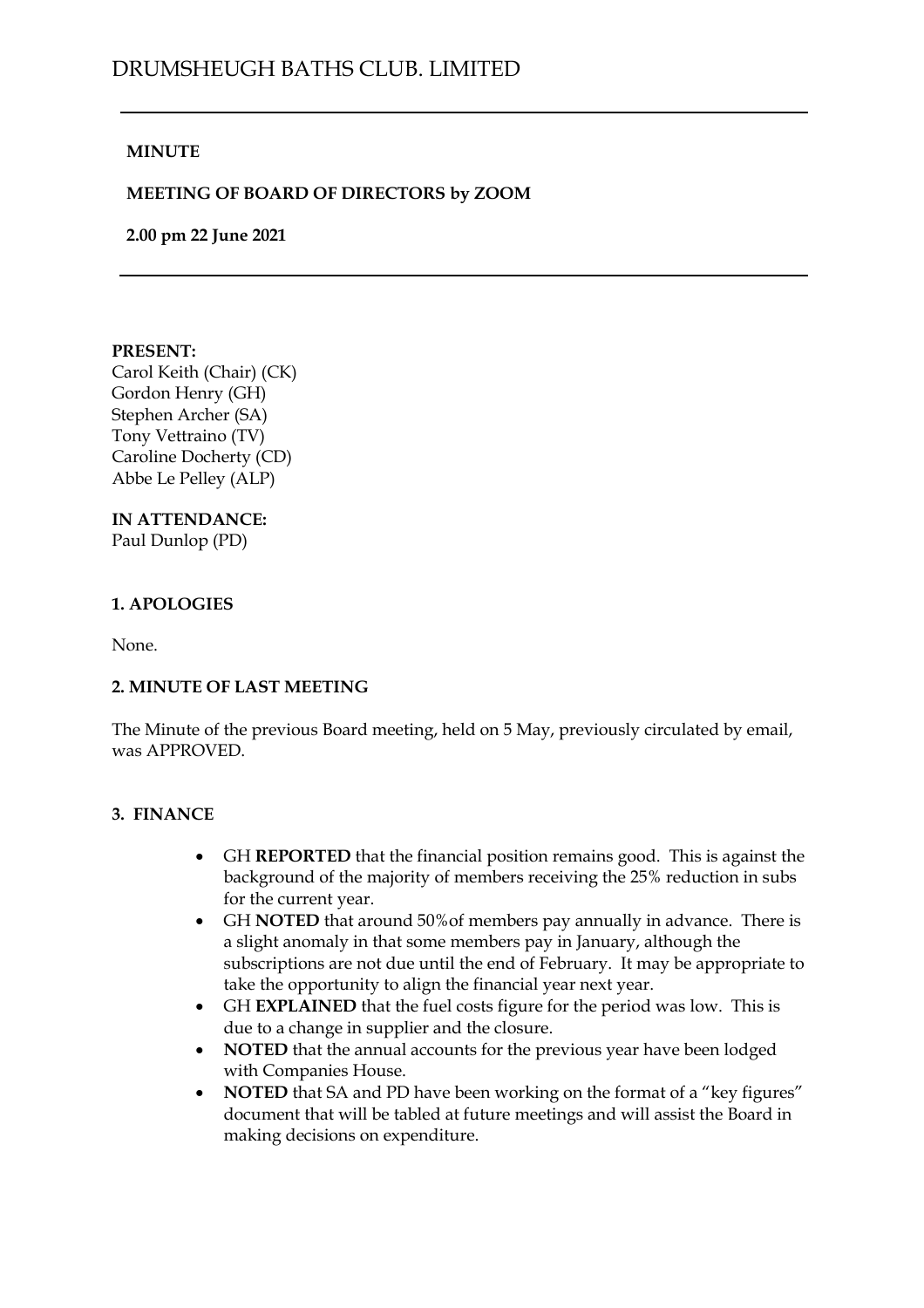## DRUMSHEUGH BATHS CLUB. LIMITED

### **4. GENERAL MANAGER**'**S REPORT (copy attached.)**

- o The following proposals were discussed:
	- **Web** site upgrade. AGREED that the proposed upgrade be instructed.
	- **Loose tiles**. **AGREED** that this work be instructed.
	- **Uniforms.** Proposal **AGREED.**
- o The following additional items were **NOTED:**
	- There is dampness in the wall opposite the downstairs ladies' toilet, and what appears to be a leak from the WC in that toilet. PD will have these investigated.
	- The carpet in the reception hall area and stairs is in need of replacement. PD will arrange to investigate what is under the tiles and come back to the Board with proposals.

### **5. BOARD**

- CK **NOTED** that this will be ALP's last Board meeting and thanked her for her work during her time on the Board, particularly on member communications.
- A possible new Board member has been met by CK and CD, and TV and GH will now meet him.

### **6. AOB**

- **Registered Office.** GH **REPORTED** that he had heard from MBM Commercial (solicitors) who provide company secretarial services to the Club that they are moving offices. The options were that we change our Registered Office address to MBM's address, or to the Club premises. CD pointed out that there was a benefit to leaving the office with MBM, so that no official correspondence would "fall between two stools." AGREED to confirm this with MBM and have the necessary form filed at Companies House.
- **Membership numbers**. **NOTED** current numbers are 558, against 565 last year and 549 two years ago. **AGREED** this would seem to indicate that we have some limited capacity for further new members. As previously, membership numbers will be kept under constant review. **AGREED** that we would need to monitor the position carefully once the current booking arrangements are lifted.

### **7. DATE OF NEXT MEETING**

To be agreed.

### **8. PRIVATE BUSINESS**

PD left the meeting.